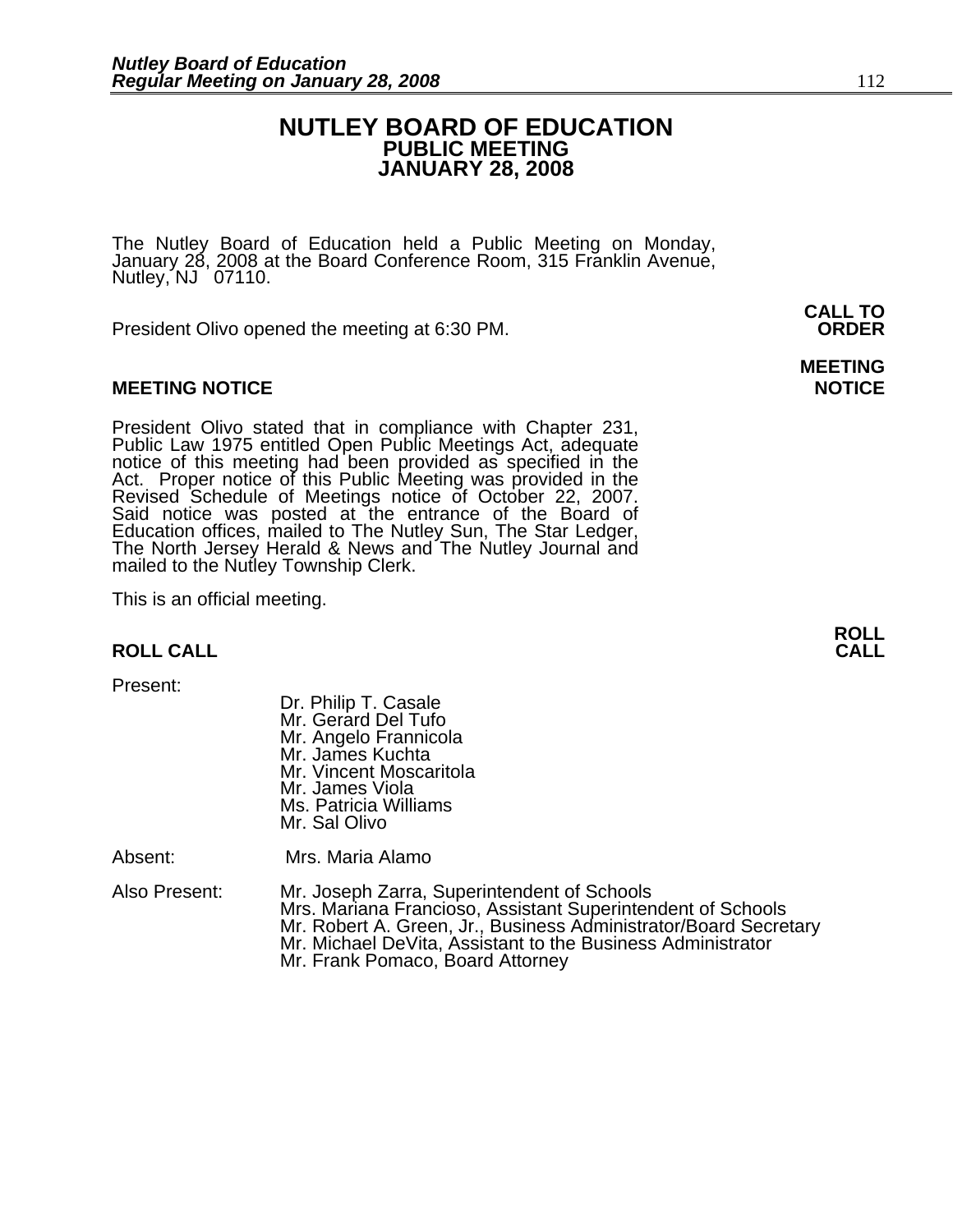#### **MOTION TO ADJOURN TO EXECUTIVE SESSION**

At 6:35 PM Trustee Casale moved and Trustee Kuchta seconded the following resolution:

WHEREAS, the Board of Education will be discussing matters exempt from public discussion pursuant to N.J.S.A. 10:4-12,

NOW, THEREFORE, BE IT RESOLVED that the Board of Education recess to closed executive session at this time to discuss the following:

- 1. Legal Opinion for purchasing property
- 2. Discussion of new regulations for reimbursements
- 3. Legal Opinion for south property line WMS.
- 4. Discussion of Banking Rates & Investment of Public Funding

BE IT FURTHER RESOLVED that the results of the discussions will be made public by inclusion on the agenda of a subsequent meeting of the Board of Education or when the reasons for discussing such matters in closed session no longer exist.

 The motion was approved by voice vote.

### RECONVENE MEETING **RECONVENE**

At 8:00 PM Trustee Viola moved, Trustee Williams seconded, and the Board unanimously approved by voice vote a motion to reconvene the public meeting.

The meeting reconvened in the JHWMS Library located at 325 Franklin Avenue, Nutley, NJ.

#### **ROLL CALL**

Present:

| . ושטשונ | Dr. Philip T. Casale<br>Mr. Angelo Frannicola<br>Mr. James Kuchta<br>Mr. Vincent Moscaritola<br>Mr. James Viola<br>Ms. Patricia Williams<br>Mr. Sal Olivo |  |
|----------|-----------------------------------------------------------------------------------------------------------------------------------------------------------|--|
| A        | $M_{\text{max}}$ , $M_{\text{min}}$ , $M_{\text{max}}$                                                                                                    |  |

Absent:: Mrs. Maria Alamo Mr. Gerard Del Tufo (arrived 8:05 PM)

# **EXECUTIVE**

**ROLL**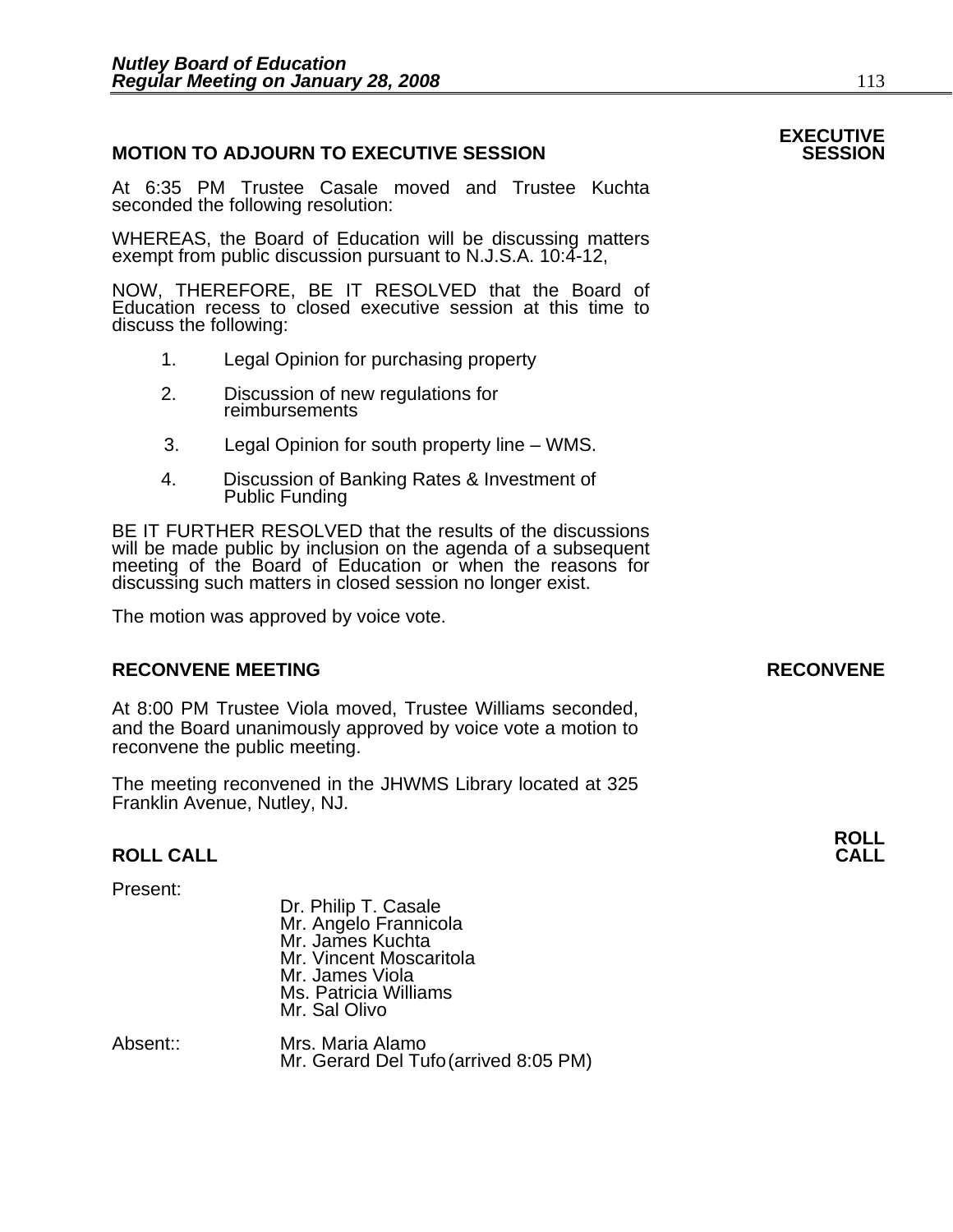Also Present: Mr. Joseph Zarra, Superintendent of Schools Mr. Robert A. Green, Jr., Business Administrator/Board Secretary<br>Mr. Michael DeVita, Assistant to the Business Administrator Ms. Emily Batina, Student Representative

#### **FLAG FLAG SALUTE** SALUTE SALUTE SALUTE SALUTE SALUTE

Trustee Viola led the assembly in the flag salute.

### **APPROVAL OF MINUTES APPROVE**

BE IT RESOLVED that the Board of Education approves the following minutes:

 December 17, 2007 – Regular Meeting December 17, 2007 – Closed Executive Session January 7, 2008 – Closed Executive Session<br>January 7, 2008 – Public Meeting January 7, 2008

> Trustee Kuchta moved, Trustee Williams seconded, and the Board minutes were approved with the following exception:

- 1. Trustee Casale voted "No" on January 7, 2008 Closed Executive Session due to missing information.
- 2. Trustee Viola abstained on minutes of January 7, 2008.

Trustee Del Tufo arrived at 8:05 PM.

#### **CORRESPONDENCE CORRESPONDENCE**

A thank-you note from Lillian De Filippis for the Board's expression of sympathy on the passing of her mother.

A thank-you note from Frank Libert for the Board's expression of sympathy on the passing of his mother.

A thank-you note from Mary Carment for the Board's expression of sympathy on the passing of her son.

#### **SUPERINTENDENT'S REPORT SUPT'S REPORT A**

Mr. Zarra presented the Superintendent's Report dated January 28, 2008, Schedule A, which is appended to the minutes of this meeting, and briefly summarized its contents. He also mentioned how proud the district is of the Autism Program.

Mrs. Francioso reported on Articulation Day.

Mr. Zarra stated he would like to remove the Assistant Baseball Coaches on Resolution #15 – Appointment – Athletics.

# **OF MINUTES**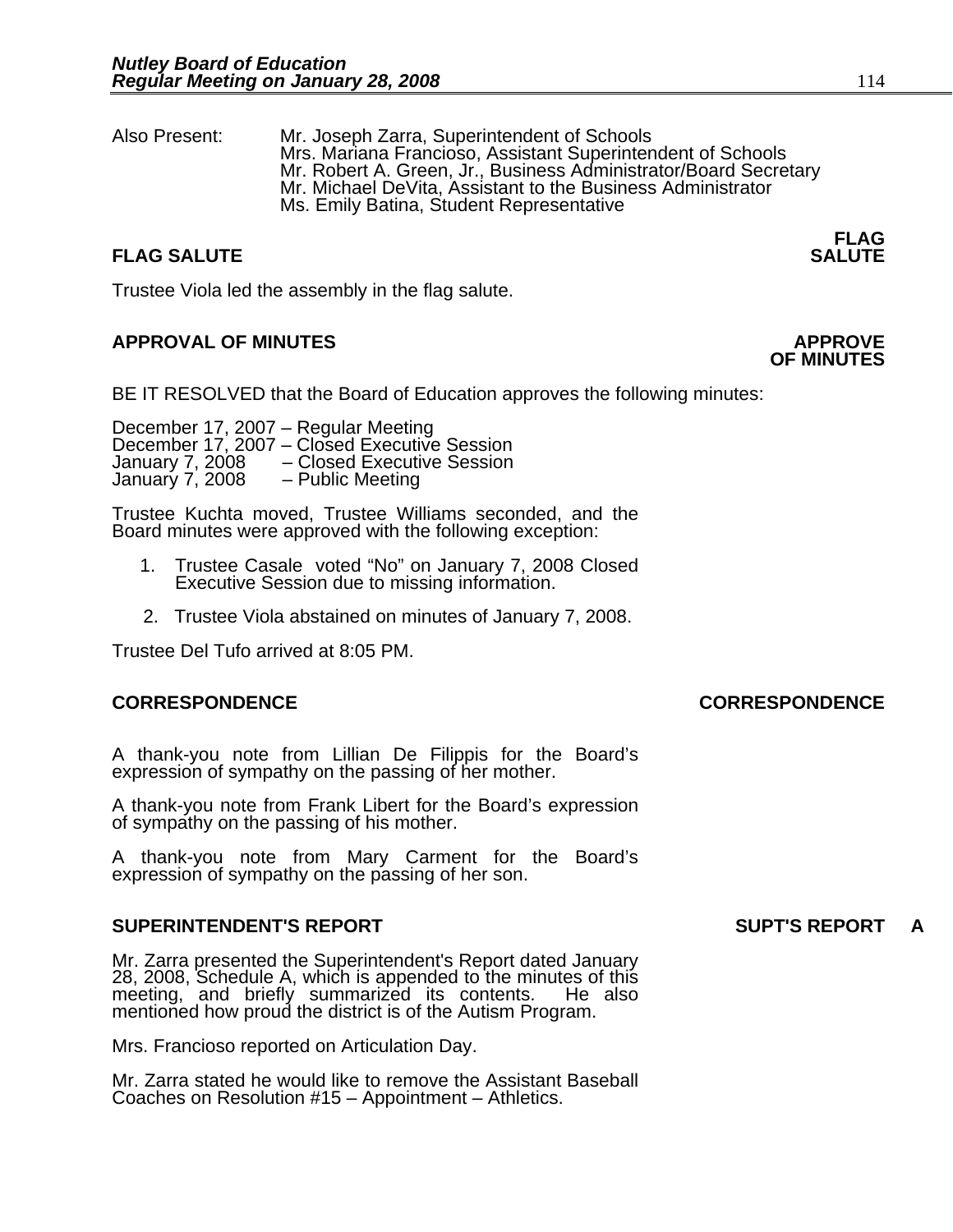### **BOARD SECRETARY'S REPORT**

Mr. Green provided four handouts to the Board Members:

- 1. Addendum Resolution to reject bids for the Lincoln<br>School HVAC System.<br>2. Budget for the Elementary School Project.<br>3. Spreadsheet with financial information for the
- 
- 
- 3. Spreadsheet with financial information for the Elementary School Project. 4. Letter from Robert Benson, District Engineer, concerning Revising bids for the Lincoln and Washington School HVAC Systems.

Time was allowed for comments and questions from the Board.

#### **COMMITTEE REPORTS REPORTS**

- Emily Batina Student Representative
- Trustee Del Tufo Facilities Committee Negotiations of Administrators

Trustee Moscaritola asked if the cost estimated for the HVAC bids could be corrected. He also stated that the longer the wait period the higher the price will be.

- Trustee Moscaritola Security Update (Sub Committee)
- Trustee Williams Policy Committee
- Trustee Viola Athletic Committee
- Trustee Casale Finance/Budget Committee

### **HEARING OF CITIZENS (Resolutions Only) HEARING OF CITIZENS**

None

### **SUPERINTENDENT'S RESOLUTIONS EXAMPLE ASSESSED ASSESSED ASSESSED ASSESSED ASSESSED ASSESSED ASSESSED ASSESSED ASSESSED ASSESSED ASSESSED ASSESSED ASSESSED ASSESSED ASSESSED ASSESSED ASSESSED ASSESSED ASSESSED ASSESSED AS**

Trustee Frannicola moved, and Trustee Moscaritola seconded, a motion that the Board approves the Superintendent's Resolutions numbers 1 through 19 as listed below with the following exceptions:

- 1. President Olivo abstained on Superintendent's Resolution #11 Appointment Custodian.
- 2. The Assistant Baseball Coaches were removed for Approval from Resolution #15 – Athletics (Schedule C).

**COMMITTEE** 

# **RESOLUTIONS**

### **BOARD SECRETARY'S**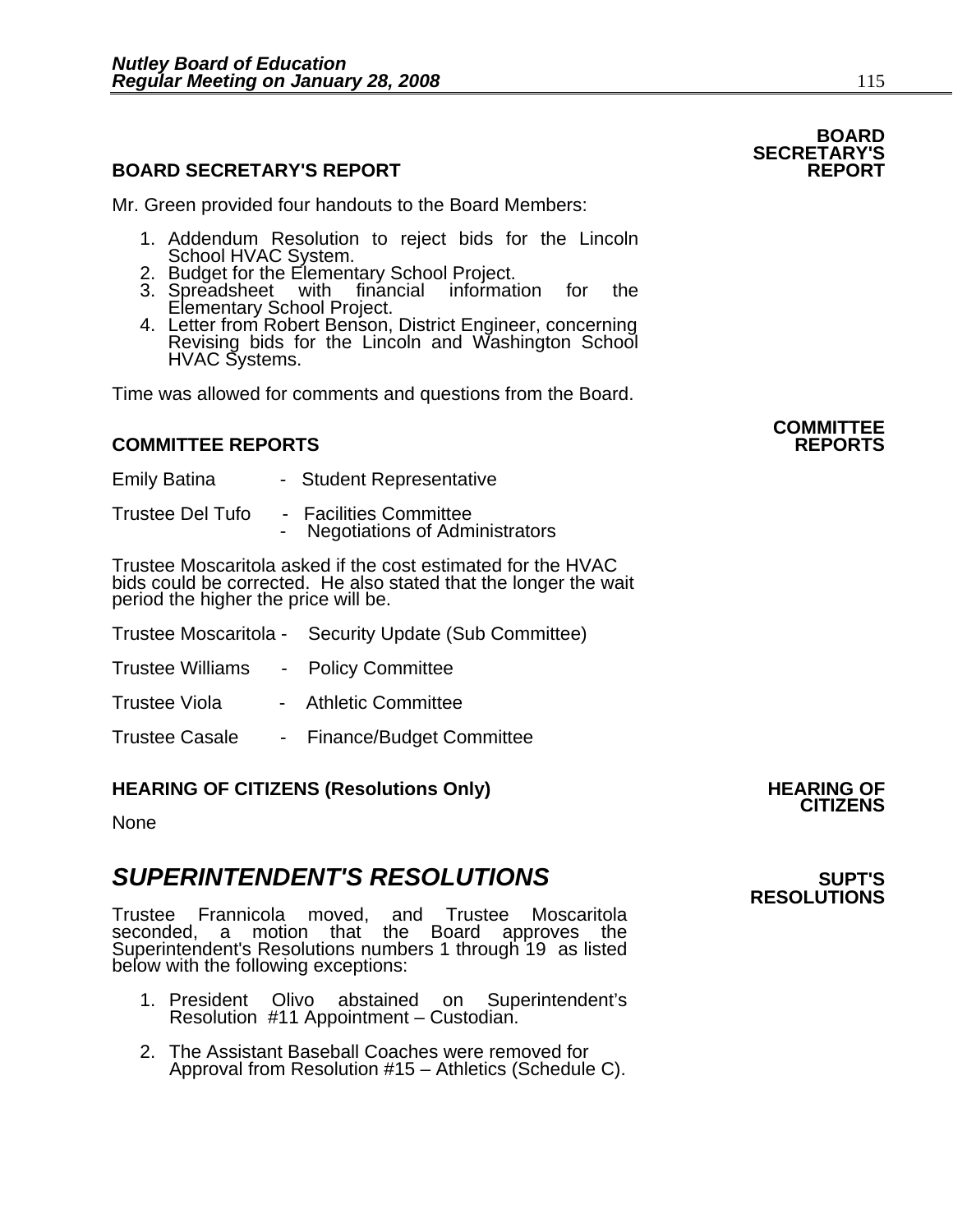#### 1. **RETIREMENTS – Professional Staff**

BE IT RESOLVED that the Board of Education approves the acceptance of the retirement of the following personnel, effective June 30, 2008:

| Ronald Bonadonna    | -High School Teacher |                    |
|---------------------|----------------------|--------------------|
| <b>Judith Story</b> | -Elementary Teacher  |                    |
|                     |                      | <b>RESIGNATION</b> |

#### 2. **RESIGNATION – Buildings & Grounds Employee**

BE IT RESOLVED that the Board of Education approves the acceptance of the resignation of Mr. Albert Marchione, buildings and grounds employee effective January 18, 2008.

#### 3. **AMENDING RESOLUTION** – **Approval of New Courses**

BE IT RESOLVED that the Board of Education approves the amending of the resolution Approval of New Courses, approved at the December 17, 2007 Board Meeting, to reflect the following changes:

Delete: AP Journalism<br>Add: English Elective English Electives: Introduction to Media Skills &<br>Applications – Honors<br>School Newspaper II -Honors<br>School Newspaper III -Honors<br>School Newspaper III -Honors

#### 4. **LEAVE OF ABSENCE – Teacher**

BE IT RESOLVED that the Board of Education approves a childrearing leave of absence for Mrs. Marisa Tusche, effective February 13, 2008 through June 30, 2008 with the provision that she notify the Superintendent of Schools of further teaching intentions no later than April 1, 2008.

#### 5. **LEAVE OF ABSENCE – Teacher**

BE IT RESOLVED that the Board of Education approves a leave of absence in accordance with the New Jersey Family Leave Act for Mrs. Sarah Misner, effective February 1, 2008 through April 28, 2008.

#### **AMEND APPROVAL OF NEW COURSES**

**B&G EMPLOYEE**

#### **LEAVE OF ABSENCE TEACHER**

#### **LEAVE OF ABSENCE TEACHER**

#### **RETIREMENT TEACHER**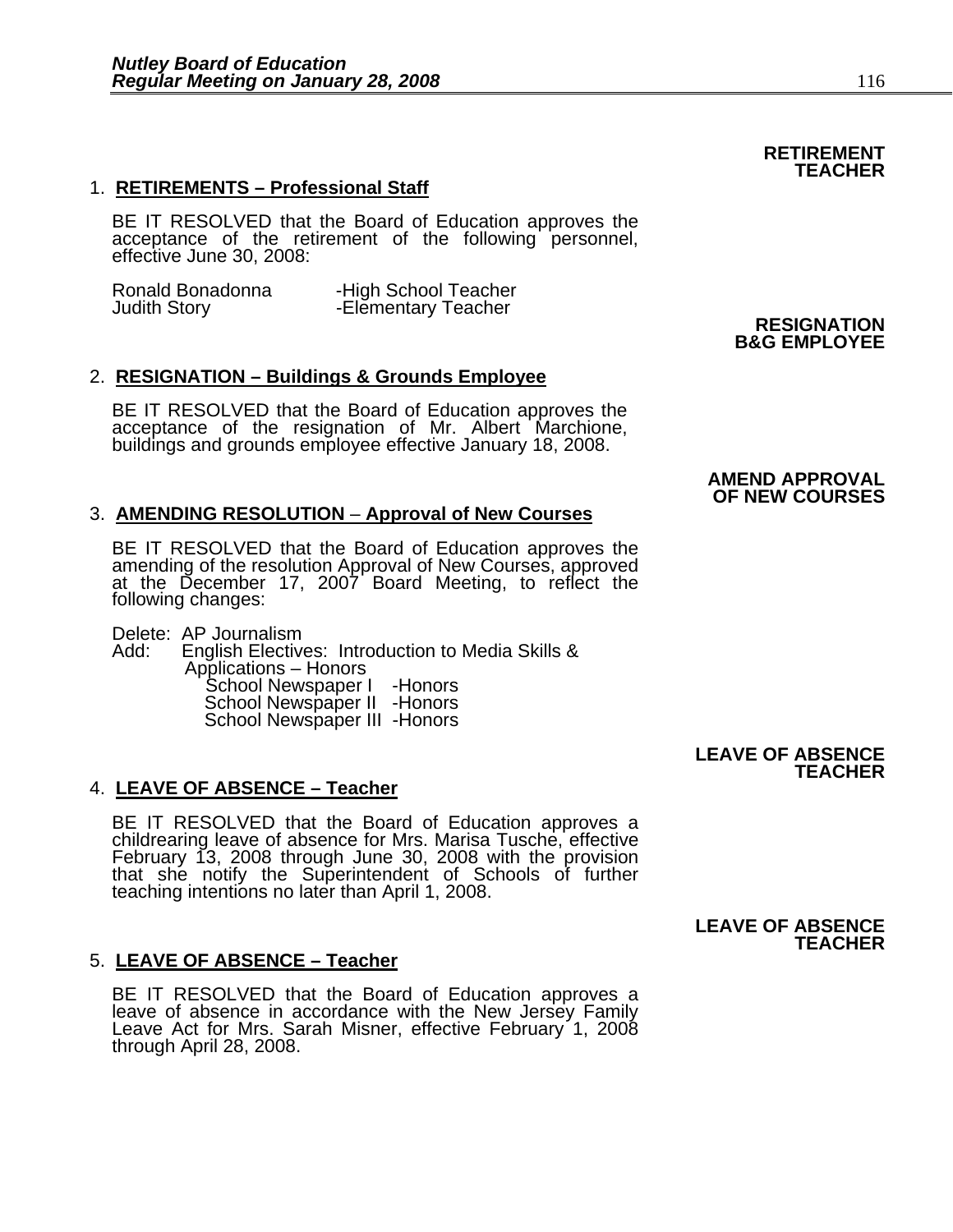BE IT FURTHER RESOLVED that the Board of Education approves a childrearing leave of absence for Mrs. Misner, effective April 29, 2008 through June 30, 2008, with a return date of September 1, 2008.

#### 6. **LEAVE OF ABSENCE – Teacher**

BE IT RESOLVED that the Board of Education approves a leave of absence in accordance with the New Jersey Family Leave Act for Mrs. Ellen Napoli, effective March 1, 2008 through May 19, 2008.

BE IT FURTHER RESOLVED that the Board of Education approves a childrearing leave of absence for Mrs. Napoli, effective May 20, 2008 through June 30, 2008, with a return date of September 1, 2008.

#### 7. **LEAVE OF ABSENCE – Teacher**

BE IT RESOLVED that the Board of Education approves a childrearing leave of absence for Mrs. Jaimee Grella, effective January 30, 2008 through March 31, 2008 with a return date of April 1, 2008.

#### 8. **APPOINTMENTS – Professional Staff**

BE IT RESOLVED that the Board of Education approves the appointments of the personnel listed below for the 2007-08 school year, effective January 29, 2008, in accordance with the 2007-08 Teachers' Salary Guide:

| Name            | Degree | <b>Step</b> | Salary                                                                   |
|-----------------|--------|-------------|--------------------------------------------------------------------------|
| Ryan McMullen   | B.A.   | 6           | \$43,000 (Replacing<br>Donald Sellari)<br>LLD Account #: 11-204-100-101  |
| Jeremy Thornton | B.A.   | 6           | 43,000 (Replacing<br>Anthony Surmatis)<br>9-12 Account #: 11-140-100-101 |

### 9. **APPOINTMENTS – Teacher Substitutes**

BE IT RESOLVED that the Board of Education approves the appointments of the teacher substitutes listed on the attached Schedule B for the 2007-08 school year.

# **TEACHER**

#### **LEAVE OF ABSENCE TEACHER**

#### **APPOINTMENTS PROF. STAFF**

 **APPOINTMENTS TEACHER SUBS B**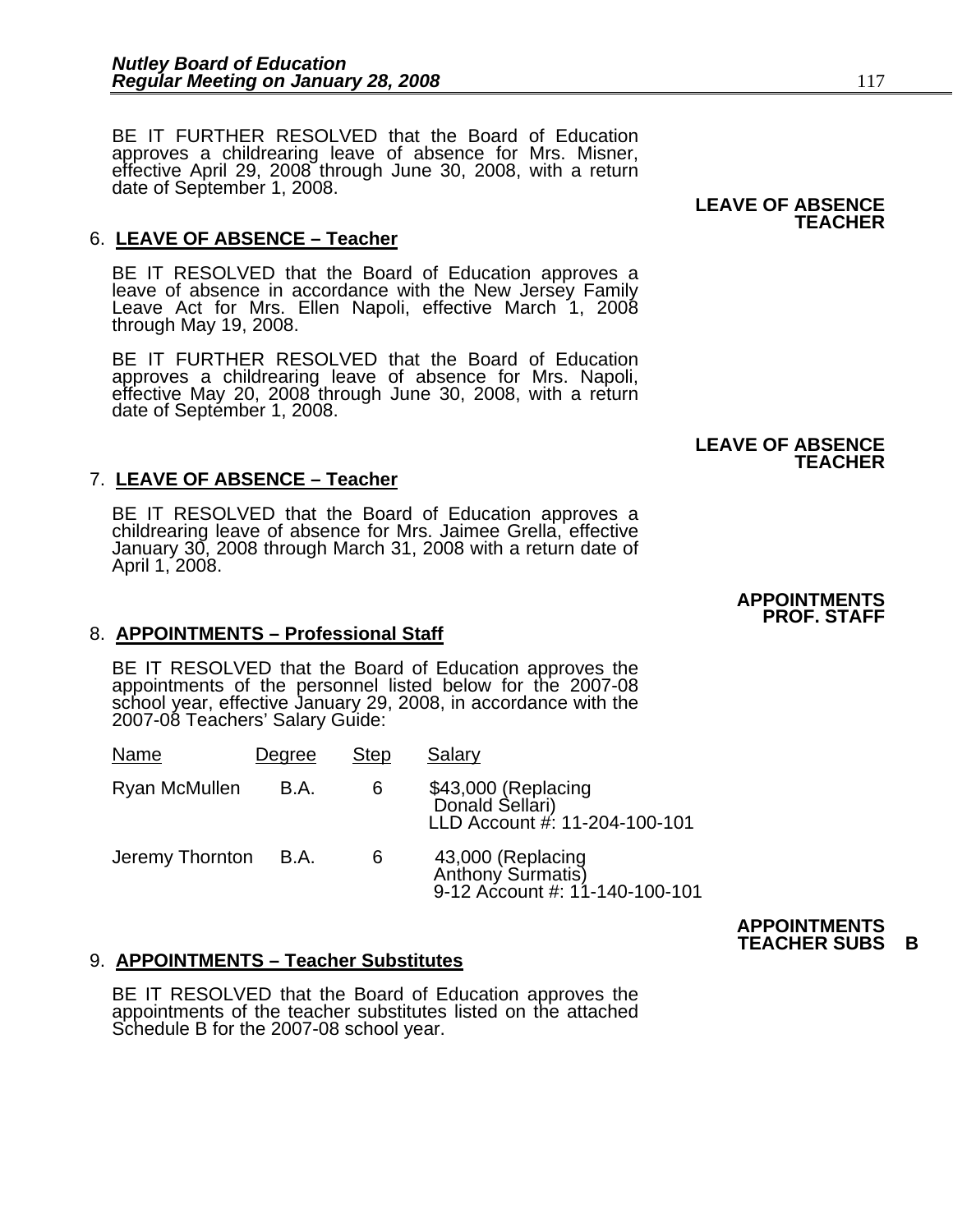#### **APPOINTMENTS BOE EXTENDED DAY**

#### 10. **APPOINTMENTS – BOE Extended Day Program**

BE IT RESOLVED that the Board of Education approves the appointments of the School Age Extended Day Program employees listed below for the 2007-08 school year at the salaries indicated, Account #: 55-990-320-100:

| Part-time Substitute Child Care Teacher<br><b>Janine Peters</b> | <b>Hourly Rate</b><br>\$25.00 |                    |
|-----------------------------------------------------------------|-------------------------------|--------------------|
| Part-time Substitute Child Care Aide<br>Diane Rogers            | <b>Hourly Rate</b><br>\$12.75 | <b>APPOINTMENT</b> |

#### 11. **APPOINTMENT - CUSTODIAN**

BE IT RESOLVED that the Board of Education approves the appointment of Joseph Romano (replacement), as a custodian effective February 1, 2008 at the annual salary of \$28,700, prorated, (Group 2, Step 3), plus a night stipe with the 2007-10 Custodial Salary Guide.<br> **APPOINTMENT** 

#### 12. **APPOINTMENT - CUSTODIAN**

BE IT RESOLVED that the Board of Education approves the appointment of Ralph Pastorino (replacement), as a custodian effective February 1, 2008 at the annual salary of \$28,700, prorated, (Group 2, Step 3), plus a night sti with the 2007-10 Custodial Salary Guide.<br>**APPOINTMENT** 

#### 13. **APPOINTMENT - CUSTODIAN**

BE IT RESOLVED that the Board of Education approves the<br>appointment of Thomas G.Trasente, Jr. (replacement), as a<br>custodian effective February 1, 2008 at the annual salary of<br>\$28,700, prorated, (Group 2, Step 3), plus a ni \$2,000, prorated, account # 11-999-262-100, which is in accordance with the 2007-10 Custodial Salary Guide. **APPOINTMENT SCHOOL** 

#### 14. **APPOINTMENT – School Crossing Guard**

BE IT RESOLVED that the Board of Education approves the<br>appointment of Kathleen Petillo as Crossing Guard at the<br>Radcliffe School driveway at the hourly rate of \$15.00, account #11-999-262-100 effective January 29, 2008 for the<br>2007-08 school year. **CUSTODIAN**

## **CUSTODIAN**

## **CUSTODIAN**

**CROSSING GUARD**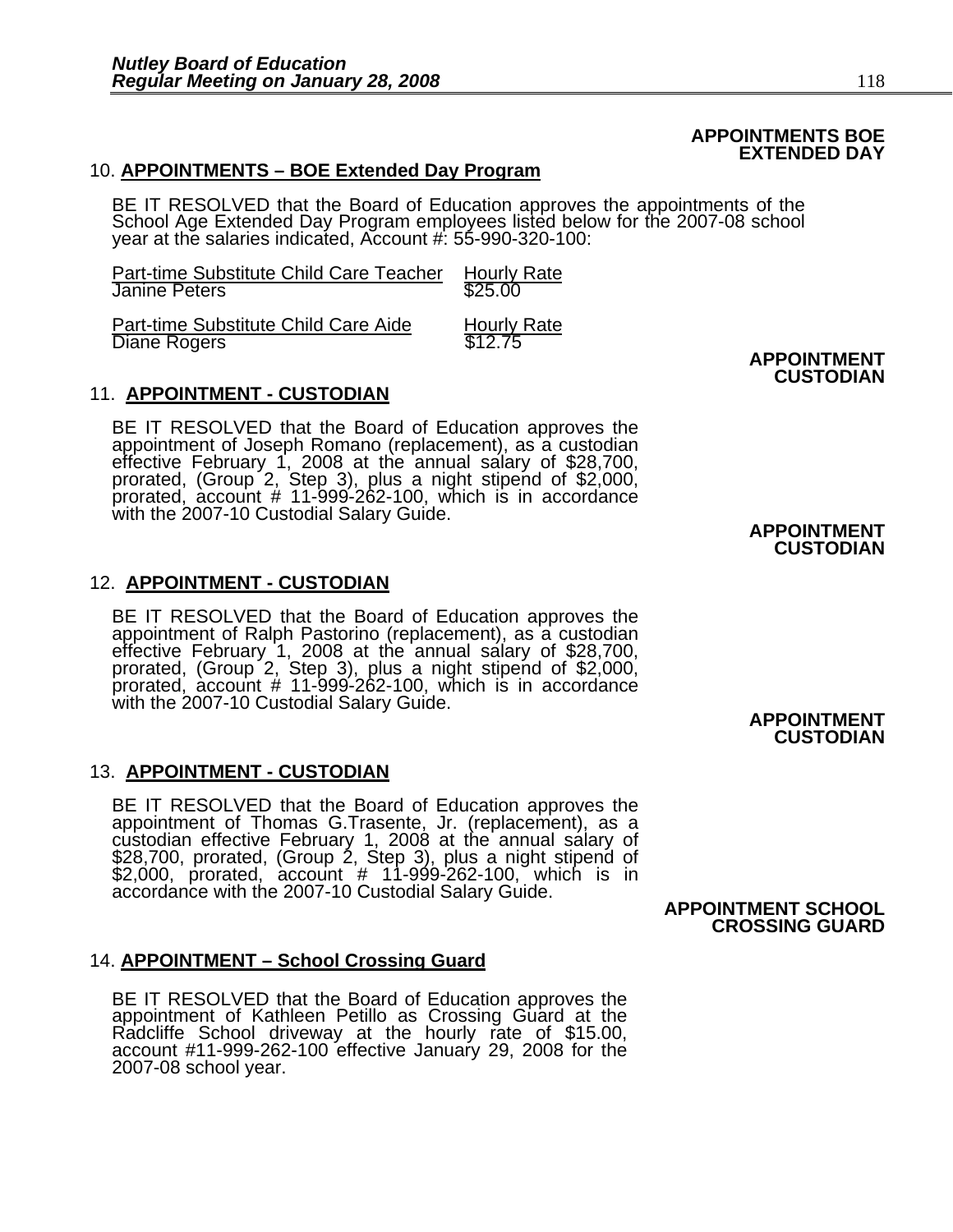#### 15. **APPOINTMENTS – Athletics**

BE IT RESOLVED that the Board of Education approves the Spring Athletic Appointments listed on the attached Schedule C for the 2007-08 school year on the salary guide at the classification and step as indicated in accordance with the 2007-08 Coaches Salary Guide.

#### 16. **APPOINTMENTS – Volunteer Coaches**

BE IT RESOLVED that the Board of Education approves the appointments for the personnel listed below for the 2007-08 school year:

Joseph Cioffi -Volunteer Baseball Coach<br>Karen Ponzoni-Shedd -Volunteer Crew Coach Karen Ponzoni-Shedd -Volunteer Crew Coach Anthony Scarpelli - Volunteer Crew Coach<br>
Frank Sasso - Volunteer Golf Coach -Volunteer Golf Coach

#### **EXTRA COMPENSATION**

#### 17. **EXTRA COMPENSATION**

BE IT RESOLVED that the Board of Education approves the following personnel be paid extra compensation in the amounts indicated for services rendered:

#### **PAYMENT FOR HEALTH DYNAMICS CLASSES - Month of December, 2007**

Rose Cioffi **\$250.00** 

**PAYMENT FOR SATURDAY VIOLIN LESSONS – Grades 2 and 3 during October, November and December, 2007**

Stephanie Tirri \$311.76

#### **PAYMENT FOR FILMING BOE MEETINGS – 7/23, 8/27, 9/24, 10/22 and 11/19**

| Kenneth Delgado | \$82.50 |
|-----------------|---------|
| John Reciniello | 22.50   |

#### **PAYMENT FOR CHILD STUDY TEAM – Summer Hours – July and August, 2007**

Michele Syme \$374.16

#### **APPOINTMENTS ATHLETICS C**

 **APPOINTMENTS** 

**VOLUNTEER COACHES**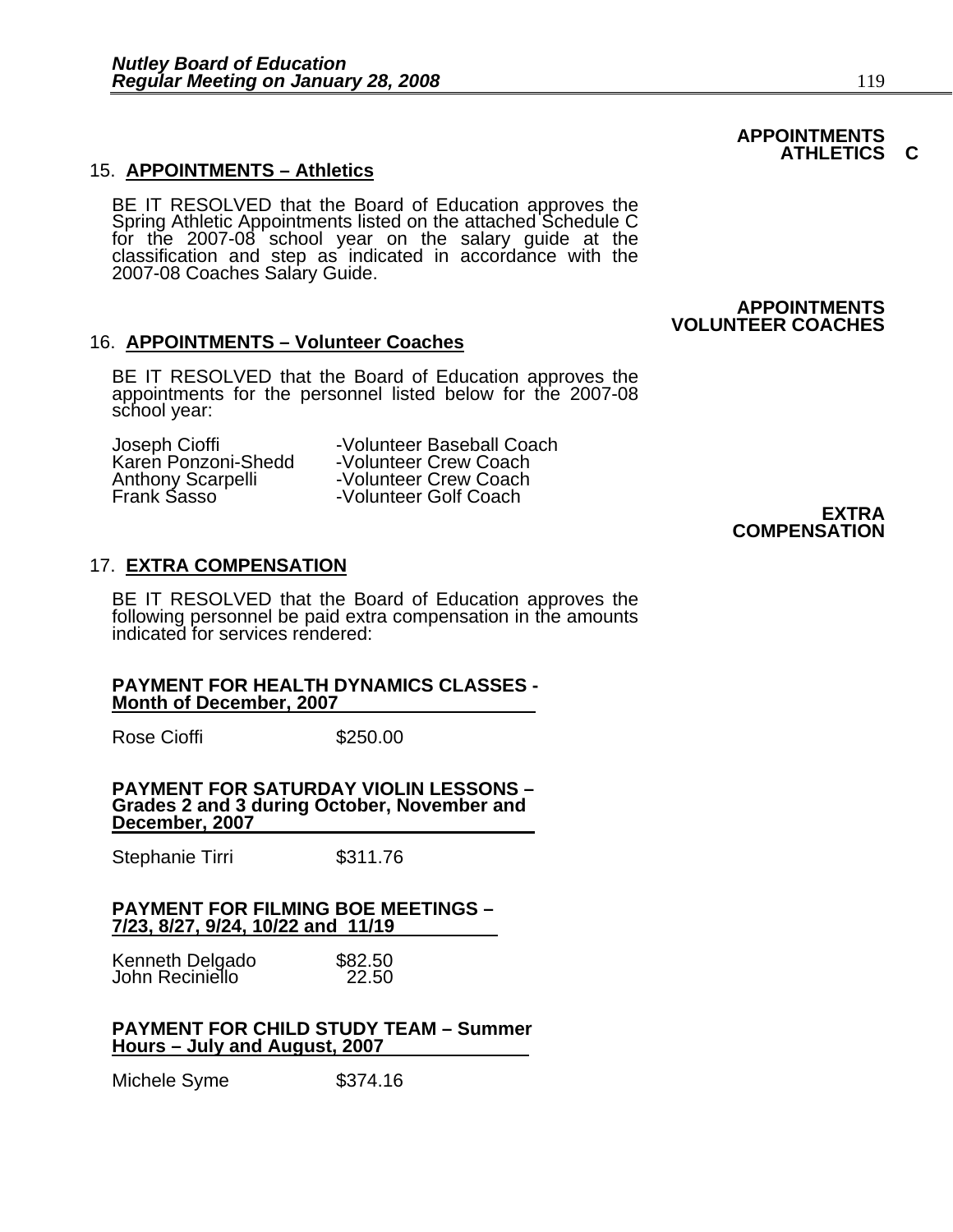#### **PAYMENT FOR NHS SPEAKER WIRING – December 4, 11, 13, 18 and 27, 2007 and January 19 and 21, 2008**

John Schwarz \$1,744.97

#### **PAYMENT FOR NHS H.S.P.A. CURRICULUM WORKSHOP- Student Review Assessment – January 9, 2008**

| Toby D'Ambola                  | \$67.56 |
|--------------------------------|---------|
| Susán Gesumaria                | 51.96   |
| Leann Martin                   | 51.96   |
| Heather Syme<br>Denis Williams | 51.96   |
|                                | 51.96   |

#### **BASIC SKILLS CURRICULUM COMMITTEE January 5, 2008**

| \$103.92 |
|----------|
| 103.92   |
| 103.92   |
| 103.92   |
| 103.92   |
| 103.92   |
| 103.92   |
| 103.92   |
| 103.92   |
| 103.92   |
| 103.92   |
| 103.92   |
|          |

#### **LANGUAGE ARTS CURRICULUM COMMITTEE – December 1, 2007**

| Pamela B. Mitchell      | \$103.92 |
|-------------------------|----------|
| Linda Batson            | 103.92   |
| Karen Beckmeyer         | 103.92   |
| <b>Nicole Crowe</b>     | 103.92   |
| Carla Cullari           | 103.92   |
| Cynthia DeBonis         | 135.12   |
| Loretta Douglas         | 103.92   |
| Melissa Echevarria      | 103.92   |
| <b>Danielle Ferraro</b> | 103.92   |
| <b>Emanuela Fierro</b>  | 103.92   |
| Jill Freedman           | 103.92   |
| <b>Natalie Gatto</b>    | 103.92   |
| Doreen Holland          | 103.92   |
| <b>Walter King</b>      | 103.92   |
| Paul Kocum              | 103.92   |
| Erin Lenik              | 103.92   |
| Cynthia Lynch           | 103.92   |
| Valerie Martin          | 103.92   |
| <b>Beverly Masullo</b>  | 103.92   |
| Marcy McKenzie          | 103.92   |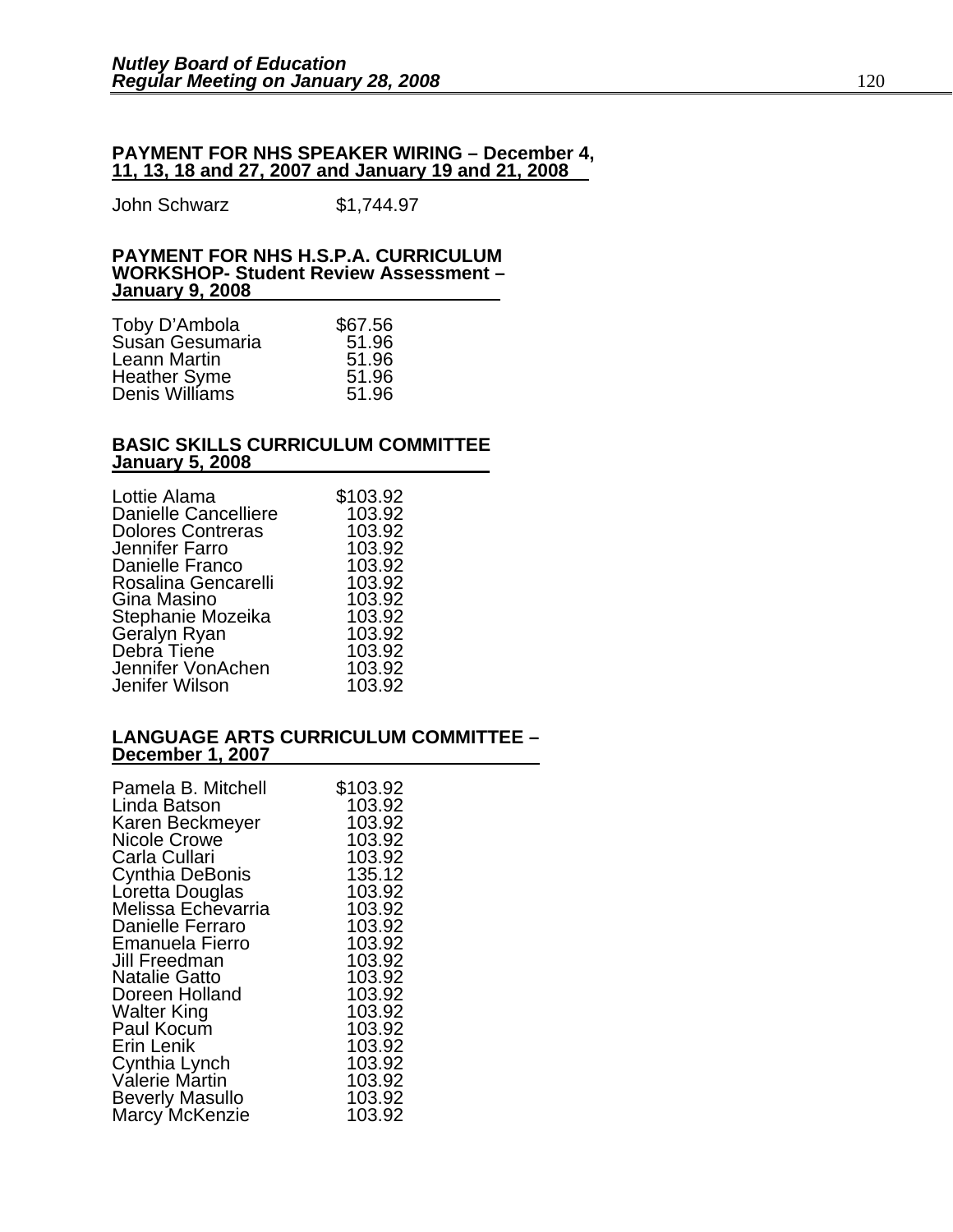| Jessica Nolasco            | 103.92 |
|----------------------------|--------|
| Laura Reilly               | 103.92 |
| Lorraine Réstel            | 135.12 |
| Deborah Schop              | 103.92 |
| <b>Phillip Siculietano</b> | 103.92 |
| Jill Sorensen              | 103.92 |

#### **CENTRAL DETENTION COVERAGE – Month of December, 2007**

#### **High School**

| Kent Bania                | \$18.77 |
|---------------------------|---------|
| John Gulardo              | 131.39  |
| <b>Tarik Huggins</b>      | 18.77   |
| Jennifer Marcino (Mowrey) | 18.77   |
| Denise Mazza              | 37.54   |
| Lisa Vallo                | 150.16  |

#### **JHW Middle School**

| Jennifer Ambrose  | 56.31 |
|-------------------|-------|
| Joseph Cappello   | 37.54 |
| <b>Tracy Egan</b> | 37.54 |
| Michelle Ippolito | 37.54 |
| Louis Manganiello | 18.77 |
| Luann Zullo       | 56.31 |

#### **SATURDAY MORNING SUSPENSIONS – Month of December, 2007**

#### **JHW Middle School**

| Joseph Cappello<br>Marcellino Marra | \$78.45 |
|-------------------------------------|---------|
|                                     | 78.45   |

#### 18. **CHANGE-IN-TRAINING LEVELS**

BE IT RESOLVED that the personnel listed on the attached Schedule D be advanced to the proper level of the salary guide<br>in accordance with Board of Education regulations, said<br>teachers having completed the necessary college courses to<br>qualify for such advancement, to be effectiv

#### 19. **LONGEVITY PAY**

BE IT RESOLVED that the Board of Education approves the following longevity payments:

| \$1,650 (prorated) Eff. 2/1/08                                        |
|-----------------------------------------------------------------------|
| (15 years)<br>AnneMarie Kowalski -\$4,300 (prorated) Eff. Feb.1,2008  |
|                                                                       |
| (25 years)<br>Marianne Marcantonio-\$1,400 (prorated) Eff. Feb.1,2008 |
|                                                                       |
| $(15 \text{ years})$                                                  |
|                                                                       |

#### **CHANGE-IN-TRAINING LEVELS**

**PAY**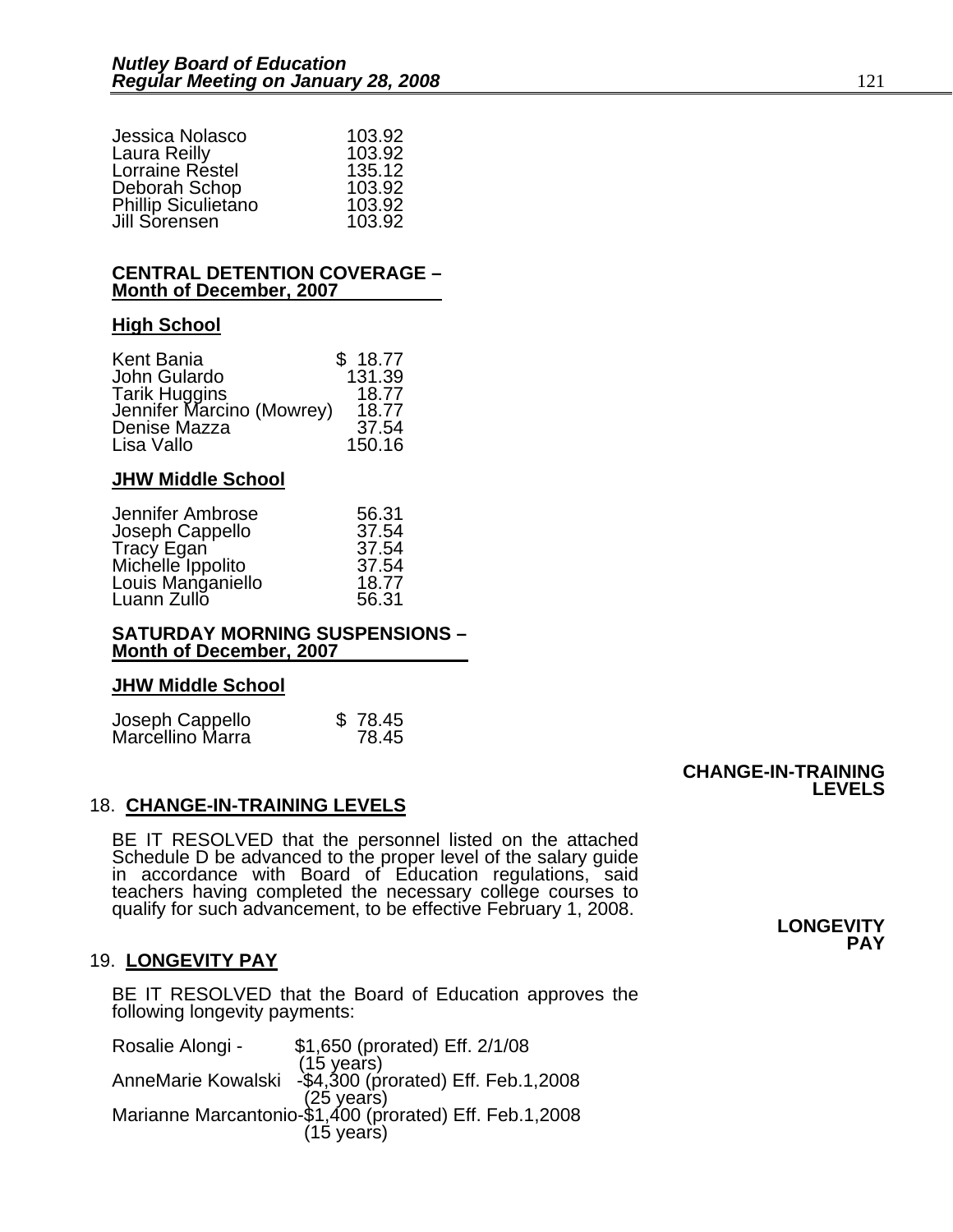#### 20. **Memorial: Mrs. Martha R. Kostyra**

Trustee Kuchta moved, and Trustee Del Tufo seconded, the following resolution. Upon being put to a roll call vote the resolution was approved.

WHEREAS, it is with a sense of deep sorrow and regret that the Nutley Board of Education records the death of Mrs. Martha R. Kostyra on November 20, 2007, and

WHEREAS, Mrs. Kostyra was employed in September, 1964 as an elementary teacher in the Nutley Public Schools and had a distinguished educational career until her retirement in June, 1981, and

WHEREAS, Mrs. Kostyra won the admiration and respect of her fellow teachers and the friendship of pupils who came under the influence of her understanding and capable teaching.

NOW, THEREFORE, BE IT RESOLVED, That the Board of Education of the Township of Nutley extends deepest sympathy to the members of her family, and

BE IT FURTHER RESOLVED, That this resolution be made a part of the minutes of this meeting and a copy sent to the members of her family.

Trustee Frannicola complimented the softball program and Coach Zullo.

### **BUSINESS ADMINISTRATOR/** *BUSINESS ADMINISTRATOR/* **BOARD SECRETARY'S RESOLUTIONS** RESOLUTIONS

Trustee Casale questioned Resolution #18 and thought the Board should have more discussion on the matter. Trustee Del Tufo commented that the document was sent to Board Members three times. It was decided to hold discussion on the document.

Trustee Casale made a motion, Trustee Moscaritola seconded, to table Resolution #18 Approval of Nutley School<br>District Strategic Modernization and Maintenance Operational<br>Program and Business Plan Concept. Upon being put to a roll Program and Business Plan Concept. Upon being put to a roll call vote the motion was not approved with the following vote Trustees Casale, Frannicola, Moscaritola and Viola voting "Yes" and Trustees Del Tufo, Kuchta, Williams and Olivo voting "No".

**BA/BOARD** 

### **MEMORIAL**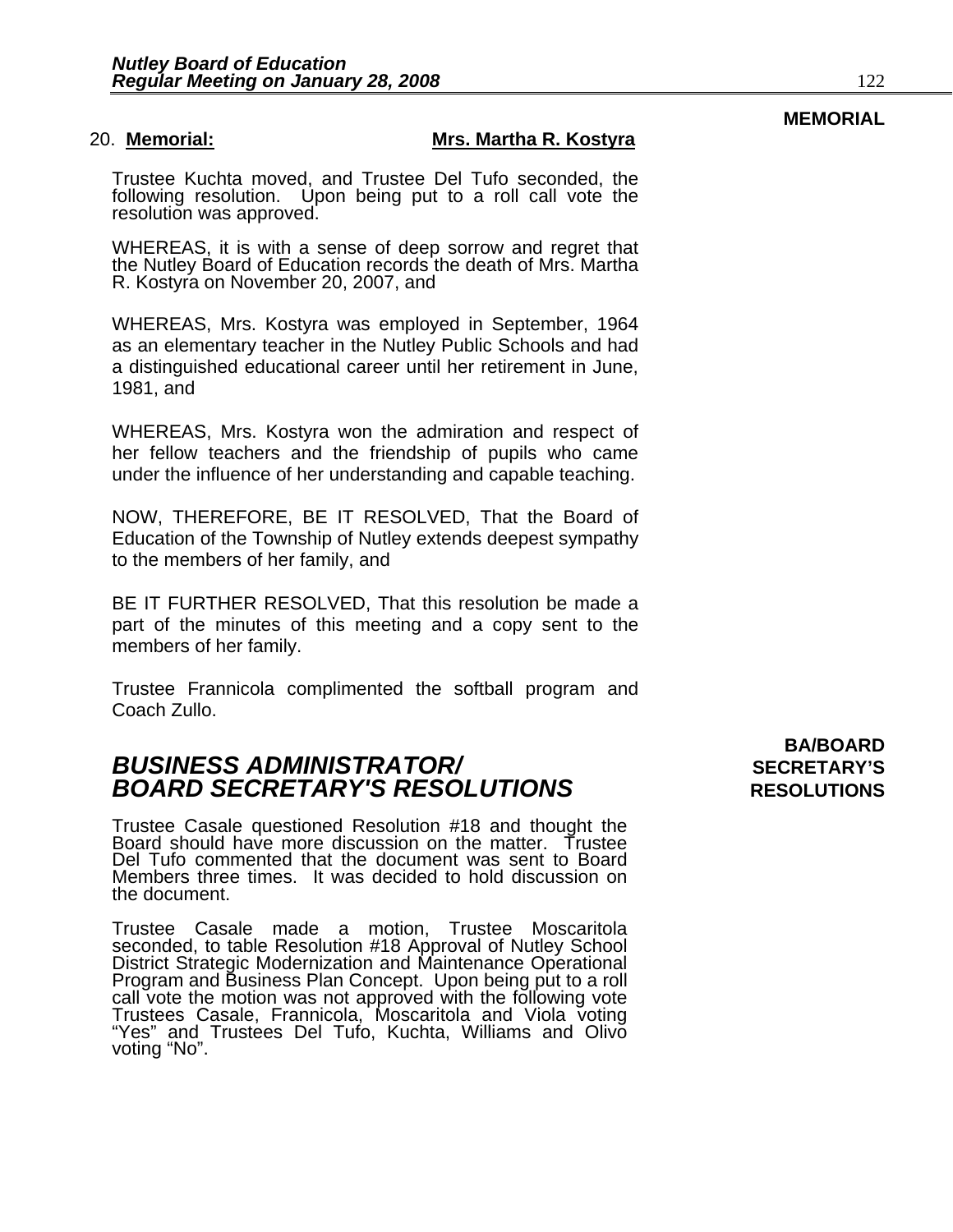A discussion ensued among the Board regarding travel reimbursement for staff.

Mr. Zarra stated that there are no regulations concerning the travel expenses and the need for pre-approval by the Board.

Upon being put to a roll call vote Resolutions 1 through 18 and 20 were approved by roll call vote with the following exceptions:

1. Trustee Kuchta voted "Yes" on 1 through 5, 7 through 18, and 20. On Resolution #6 - Approval of Travel List he voted "Yes" except for any employee who had already traveled.

2. Trustee Casale voted "No" on all resolutions.

Trustee Casale changed his vote to "Yes" on all resolutions except for Resolution #18 – Approval of Nutley School District Strategic Modernization and Maintenance Operational Program and Business Plan Concept.

3. Trustee Frannicola changed his vote from a "No" to "Yes" on Resolution #6 – Approval of Travel List.

4. Trustee Moscaritola voted "No" on Resolution #18 –<br>Approval of Nutley School District Strategic Modernization and Approval of Nutley School District Strategic Modernization and Maintenance Operational Program and Business Plan Concept. On Resolution #6 - Approval of Travel List he<br>voted "Yes" except for any employee who has already<br>traveled.

1. **SECRETARY & TREASURER'S REPORT**<br>**CERTIFICATION**<br>BE IT RESOLVED that the Board of Education approves the acknowledgement and acceptance of the reports of the Board<br>Secretary (Appendix A) and Treasurer of School Monies (Appendix B) for the period ending December 31, 2007.

#### 2. **CERTIFICATION OF MAJOR ACCOUNT FUND STATUS MAJOR ACCOUNT**

BE IT RESOLVED that pursuant to NJAC 6A:23-2.11(c) 4, the Nutley Board of Education certifies that as of December 31, 2007, after review of the Secretary's monthly financial report (Appropriations section) and upon consultation with the<br>appropriate district officials, to the best of its knowledge no<br>major account or fund has been over-expended in violation of<br>NJAC 6A:23-2.11(b) and that sufficient fu meet the district's financial obligations for the remainder of the fiscal year. (Major funds are General Fund, Capital Projects and Debt Service.)

# **SECY. & TREAS. A**

**FUND STATUS**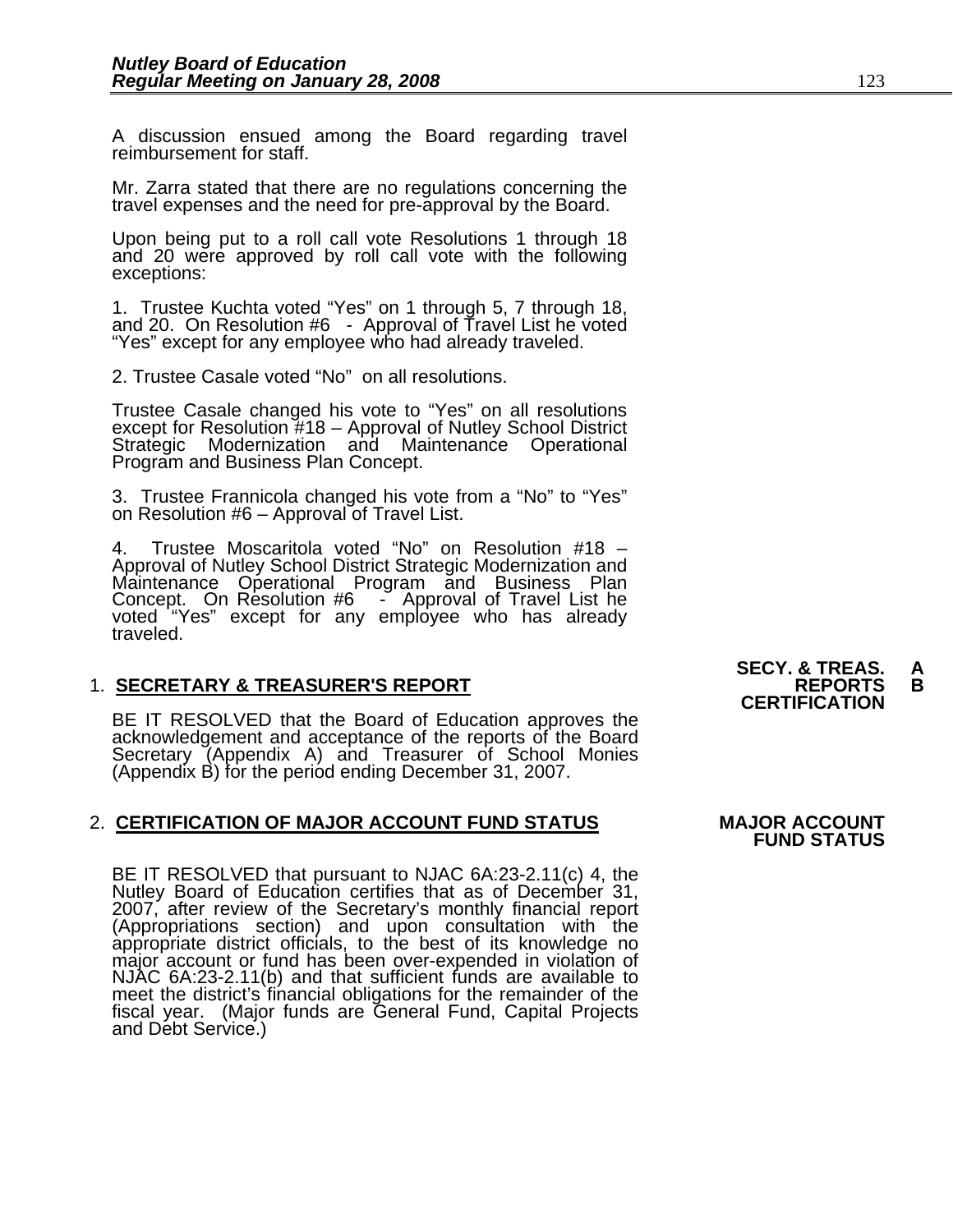3. BILLS AND MANDATORY PAYMENTS<br>
BE IT RESOLVED that the Board of Education approves the **PAYMENTS** payment of bills and mandatory payments dated January 29, 2008 in the total amount of \$6,151,739.49 (Appendix C).

# 4. **REQUESTS FOR USE OF SCHOOL BUILDINGS AND USE OF BUILDINGS D**

BE IT RESOLVED that the Board of Education approves the requests for the use of school buildings and grounds (Appendix D), that conform to the rules and regulations set by the Board of Education.

5. **TRANSFER SCHEDULE**<br>**BE IT RESOLVED that the Board of Education approves, in SCHEDULE**<br>**BE IT RESOLVED that the Board of Education approves, in** compliance with NJAC 6A:23-2.11(c)3ii, and NJSA 18A:22-8-1, the transfers in the 2007-08 budget dated December 31, 2007 in the amount of \$791,432.25 as appended (Appendix E).

#### 6. **APPROVAL OF TRAVEL LIST**

BE IT RESOLVED that the Board of Education approves the travel list and all expenses per (Appendix F).

#### 7. **ADOPTION OF POLICY (Second Reading)**

BE IT RESOLVED that the Board of Education adopts the following policy (second reading) on file in the Business Office (Appendix G) :

Policy #2435.1 Student Random Alcohol and Drug-Testing Policy #5530 Substance Abuse **OUTSTANDING**

#### 8. **OUTSTANDING CHECKS – GENERAL ACCOUNT**

BE IT RESOLVED that the Board of Education approves the accounting procedure of putting the amount of the following checks into revenue.

| Check $#$ | Date    | Name                                       | Amount   |
|-----------|---------|--------------------------------------------|----------|
| 069843    | 6/26/06 | Essex County Board of Elections \$9,121.77 |          |
| 069905    | 6/26/06 | <b>Liberty Science Center</b>              | 60.00    |
| 069918    | 6/26/06 | <b>MHS Quiz Bowl Team</b>                  | \$140.00 |
| 070148    | 6/30/06 | <b>Pediatric Specialty Center</b>          | \$140.00 |

Total \$9,461.77

| <b>BILLS &amp;</b> |  |
|--------------------|--|
| <b>IANDATORY</b>   |  |
| <b>DAVMENTO</b>    |  |

# **GROUNDS AND GROUNDS**

 **APPROVE TRAVEL LIST F**

#### *ADOPTION OF* **POLICY 2<sup>ND</sup> READING G**

**CHECKS GENERAL ACCOUNT**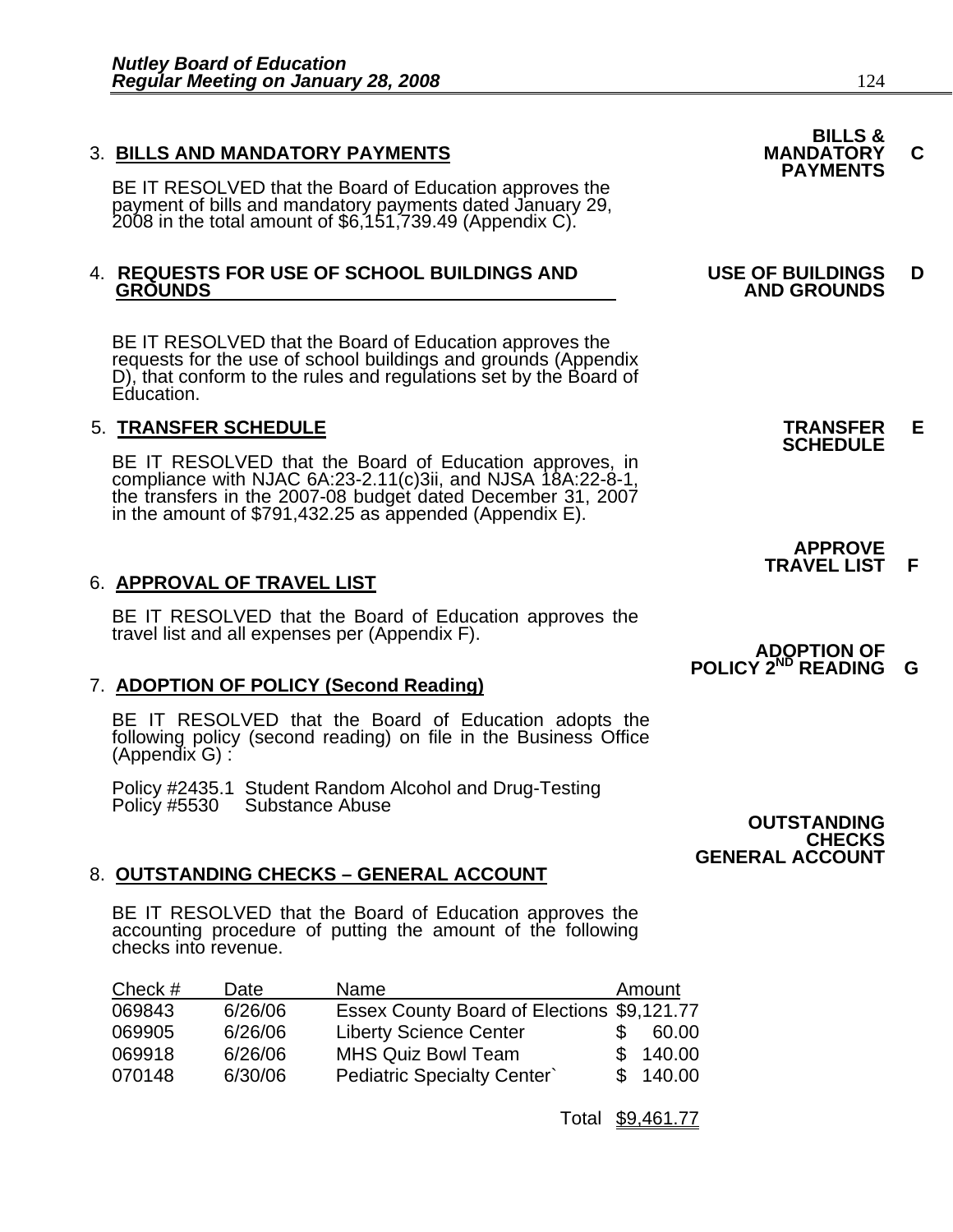The checks have not been cashed in a reasonable amount of time so funds will be put back in our miscellaneous revenue account.

### 9. **OUTSTANDING CHECKS – SALARY ACCOUNT**

BE IT RESOLVED that the Board of Education approves the accounting procedure of putting the amount of the following checks into revenue.

| Check #          | Date               | <b>Name</b>             | Amount                  |
|------------------|--------------------|-------------------------|-------------------------|
| 555977           | 6/15/07            | J. Ferrailoi            | 61.06                   |
| 556826<br>556827 | 6/29/07<br>6/29/07 | M. Echevaria<br>T. Egan | 30.36<br>111.12         |
|                  |                    |                         | - \$<br>202.54<br>Total |

The checks have not been cashed in a reasonable amount of time. The employees were contacted for the reissuing of checks, without response, so the funds will be put back in our revenue account.

#### 10. **APPROVAL OF AMENDMENT OF 2008 NCLB APPLICATION**

BE IT RESOLVED that the Board of Education approves the submission of an amendment for the funding year 2008 NCLB Grant Application.

# 11. **APPROVAL OF PARTIAL PAYMENT TO CHANREE CORPORATION**

BE IT RESOLVED that the Board of Education approves partial payment in the amount of \$272,581.14 to Chanree for the Franklin Middle School Additions and Alterations Project as per<br>the recommendation of the Board's architect and construction the recommendation of the Board's architect and construction manager.

 **PARTIAL PAYMENT CHANREE** 

 **APPROVAL OF**

 **APPROVAL OF PARTIAL PAYMENT A. PFLUGH, INC.** 

# 12. **APPROVAL OF PARTIAL PAYMENT TO A. PFLUGH, INC.** BE IT RESOLVED that the Board of Education approves partial

payment in the amount of \$63,305.62 to A. Pflugh Inc. for the Franklin Middle School Additions and Alterations Project as per<br>the recommendation of the Board's architect and construction manager.

 **APPROVAL OF AMENDMENT NCLB 2008** 

 **OUTSTANDING CHECKS SALARY ACCOUNT**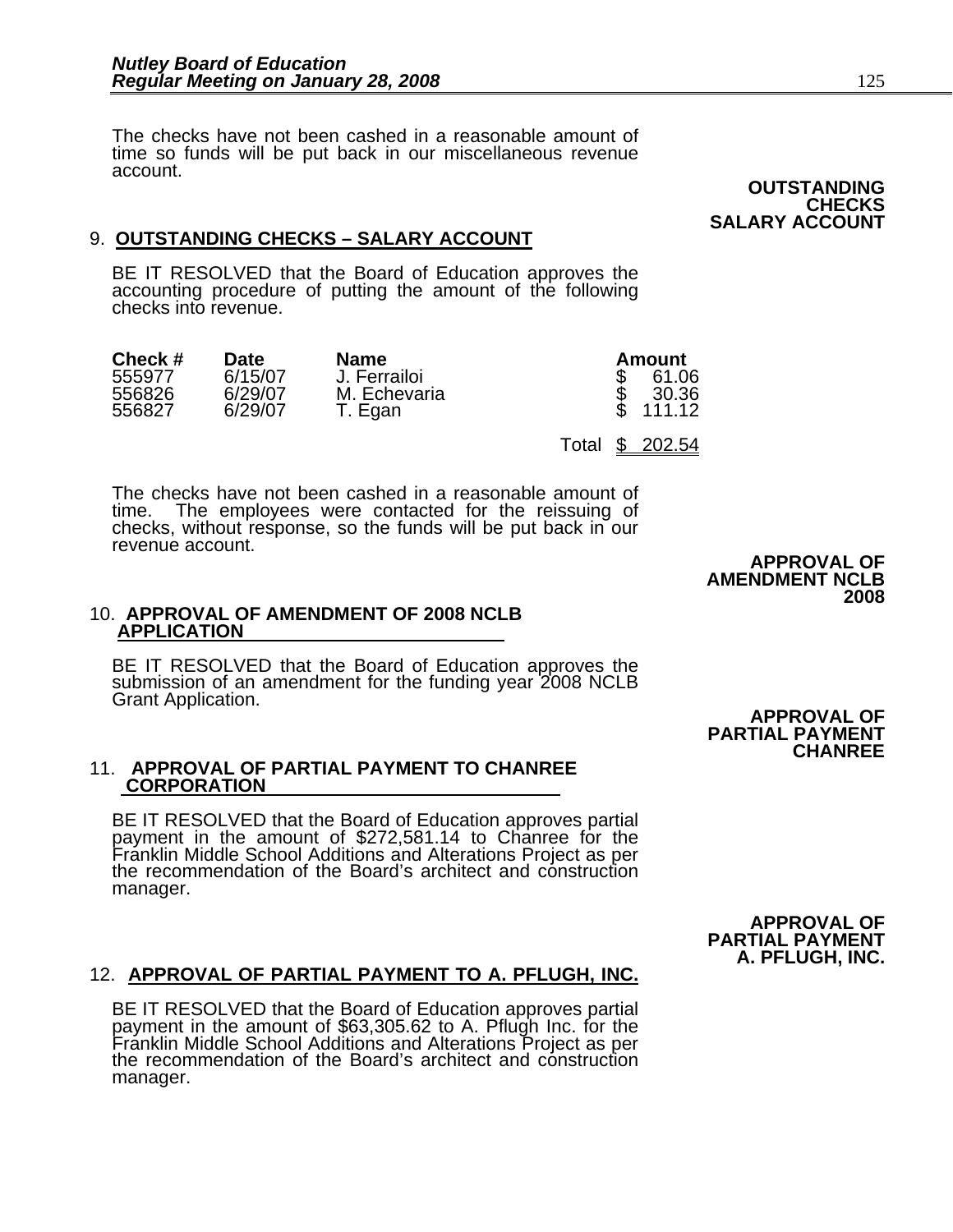#### 13. **DETERMINING TIME AND PLACE OF DRAWING FOR POSITION ON BALLOT FOR ANNUAL SCHOOL ELECTION**

BE IT RESOLVED that the Board of Education approves the drawing for ballot position for the April 15, 2008 Annual School Election be held at 10:00 a.m. in the Board Conference Room on Wednesday, March 5, 2008. **ESTABLISHING** 

#### 14. **ESTABLISHING HOURS OF VOTING FOR THE ANNUAL SCHOOL ELECTION**

BE IT RESOLVED that the Board of Education approves the hours of voting at the April 15, 2008 Annual School Election to be 2:30 p.m. to 9:00 p.m.

#### 15. **AWARD OF CONTRACT – Exterior Façade – Washington School**

WHEREAS, bids for Exterior Façade – Washington School were advertised on December 3, 2007, and

WHEREAS, sealed bids were publicly opened and read aloud on Friday, January 18, 2008 at 2:00 p.m. in the office of the Business Administrator/Board Secretary, and

WHEREAS, bids for Exterior Façade – Washington School are as follows:

| <b>Brockwell &amp; Carrington</b>              | \$1,327,000.00(1)(2) |
|------------------------------------------------|----------------------|
| Niram, Inc.                                    | \$1,889,000.00(2)    |
| Paragon Restoration Corp.                      | \$2,489,927.00(2)    |
| <b>Hilt Construction, Inc.</b>                 | \$2,496,891.00(3)    |
| APS Contracting, Inc.                          | \$2,580,750.00       |
| Chanree Construction Co., Inc.                 | \$2,587,978.00       |
| CVM Cost Estimate Prior to Bidding (12/4/2007) | \$2,617.919.00       |
| Circle-A Construction Co., Inc.                | \$2,767,000.00       |
| <b>G&amp;M Eastern Contracting</b>             | \$2,829,159.00       |

### **BIDDER BID AMOUNT (BASE BID PLUS BONDING)**

#### be 2:30 p.m. to 9:00 p.m. **AWARD OF CONTRACT EXTERIOR FACADE WASHINGTON SCHOOL**

**HOURS OF VOTING**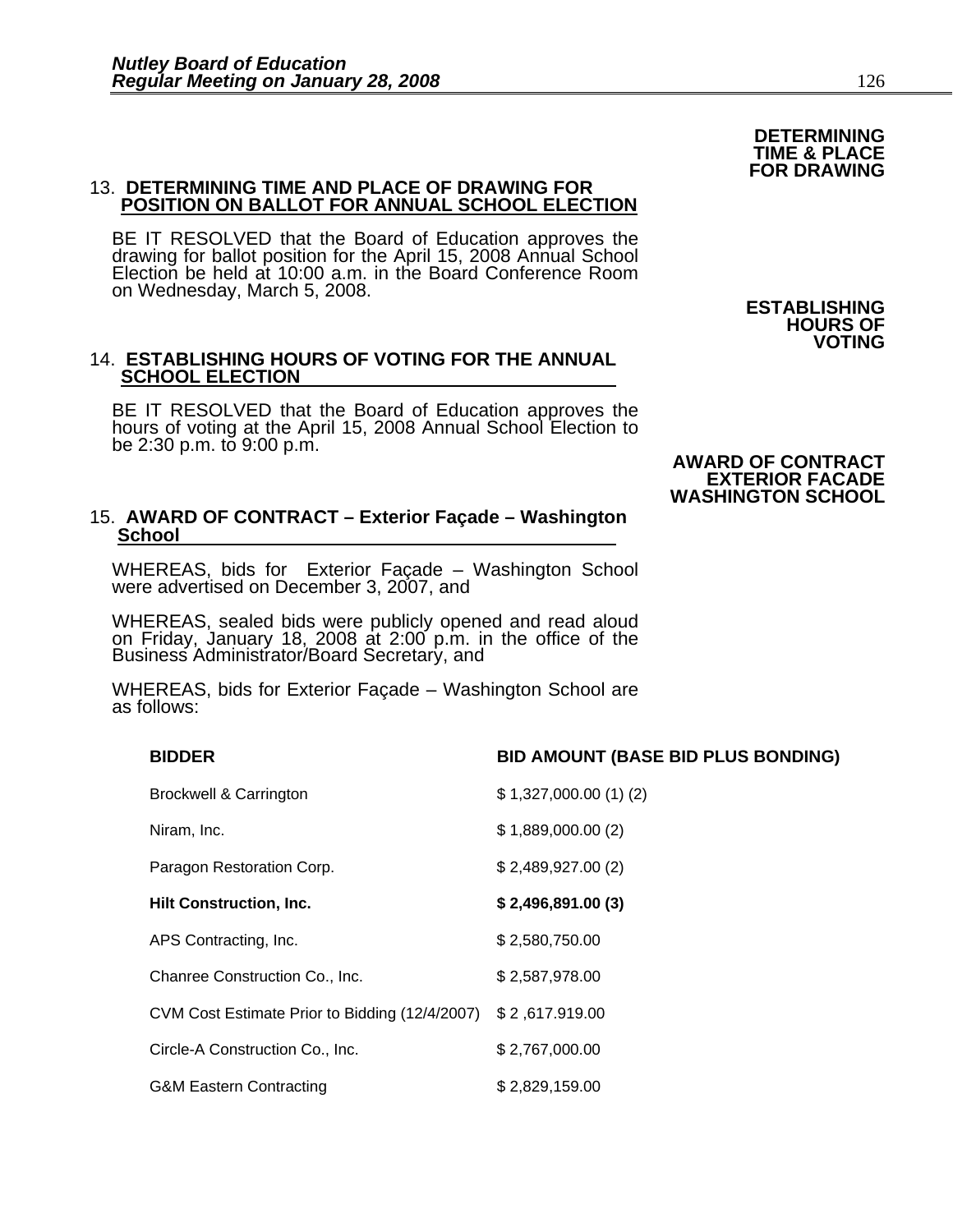- 1) Requested to withdraw bid due to transposition in numbers via letter dated January 18, 2008.
- 2) Bidders do not meet the required qualifications as stipulated in the bid specifications.
- 3) Apparent low, qualified bidder, meeting all stipulated criteria.

WHEREAS, the bid of Hilt Construction, Inc., Franklin Park, NJ meets all specifications, and is therefore the lowest responsible bidder, and

WHEREAS the architect and engineer recommended that the Board accept the bid of Hilt Construction, Inc.

NOW, THEREFORE, BE IT RESOLVED that the Nutley Board of Education accepts the recommendation of the Board's architect and engineer and approves the award of the contract for Exterior Façade - Washington School to Hilt Construction, Inc., Franklin Park, NJ.

#### **AWARD OF CONTRACT WINDOW & DOOR REPLACEMENT WASHINGTON SCHOOL**

#### 16. AWARD OF CONTRACT-Window and Door **Replacement - Washington School**

WHEREAS, bids for Window and Door Replacement -Washington School were advertised on December 3, 2007 and

WHEREAS, sealed bids were publicly opened and read aloud<br>on Friday, January 18, 2008 at 3:00 p.m. in the office of the Business Administrator/Board Secretary, and

WHEREAS, bids for Window and Door Replacement – Washington School are as follows:

|                                       | <b>BID AMOUNT</b> |
|---------------------------------------|-------------------|
| <b>Levy Construction</b>              |                   |
| Apparent low, qualified bidder.       | \$598,600.00      |
| <b>Circle A Construction</b>          | \$684,700.00      |
| <b>APS Contracting Inc.</b>           | \$763,200.00      |
| <b>Shauger Property Services Inc.</b> | \$775,000.00      |
| <b>DCM Construction Cost Estimate</b> |                   |
|                                       | \$683,451.00      |
| <b>Referendum Budget</b>              | \$662,130.00      |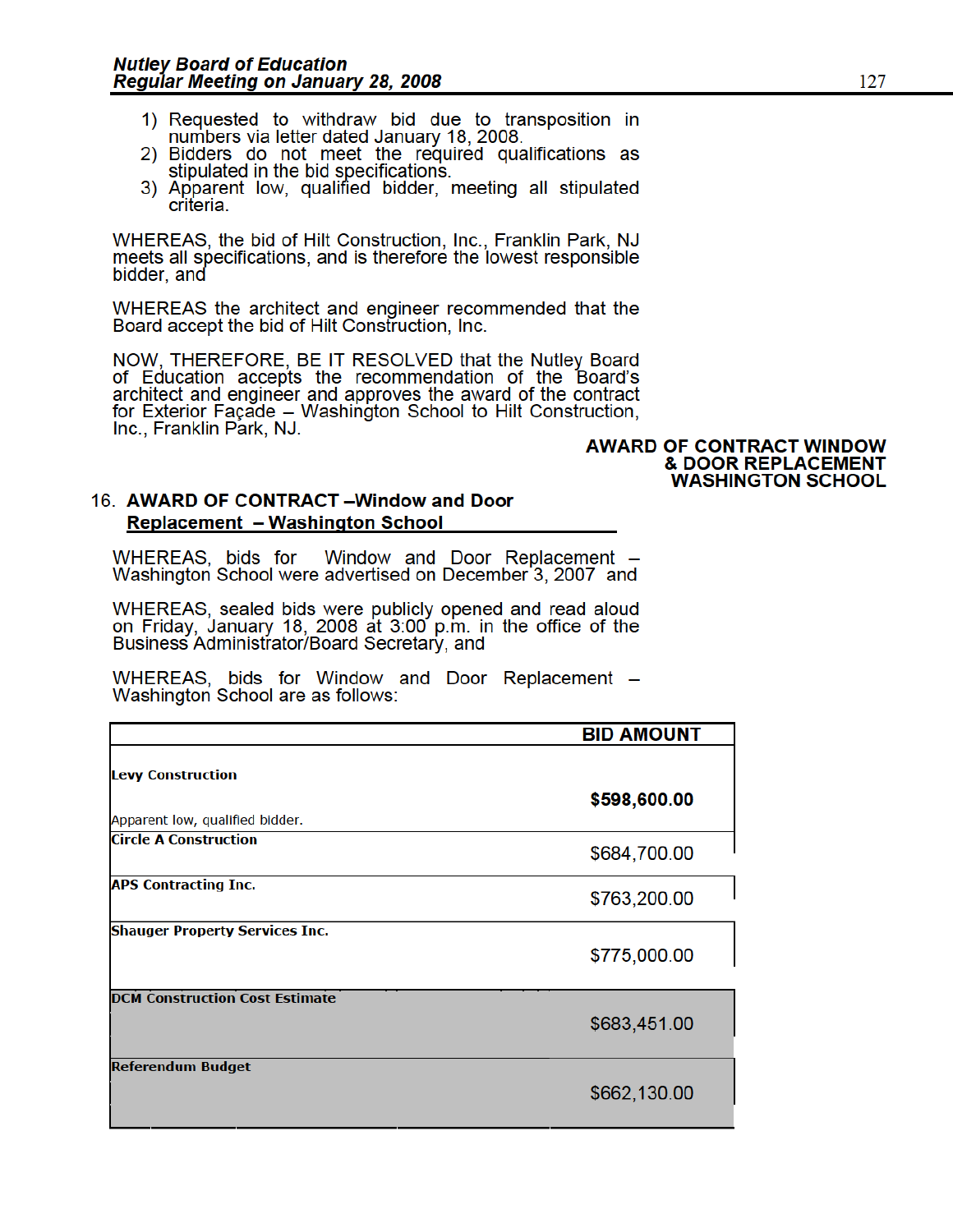WHEREAS, the bid of Levy Construction, Audubon, NJ meets all specifications, and is therefore the lowest responsible bidder, and

WHEREAS the architect and engineer recommended that the Board accept the bid of Levy Construction, Audubon, NJ.

NOW, THEREFORE, BE IT RESOLVED that the Nutley Board of Education accepts the recommendation of the Board's architect and engineer and approves the award of the contract for Window and Door Replacement – Washington School to Levy Construction, Audubon, NJ.

**REJECT BID HVAC REPLACEMENT WASHINGTON SCHOOL** 

#### 17. **REJECT BID – HVAC Replacement Washington School**

WHEREAS bids for a HVAC Replacement Washington School were advertised on December 3, 2008, and

WHEREAS sealed bids were publicly opened and read aloud on January 18, 2008 at 3:00 PM in the office of the Business Administrator/Board Secretary, and

WHEREAS the following bids were received in the following amounts:

| <b>Bill Leary HVAC</b>               | \$2,390,000 |
|--------------------------------------|-------------|
| <b>GDS</b> Mechanical Inc.           | \$2,394,000 |
| H&S Construction and Mechanical Inc. | \$2,600,000 |
| Nicosia & Sons Construction          | \$2,764,223 |
| T.M. Brennan Contractors, Inc.       | \$2,764,223 |
| <b>Bender Contracting</b>            | \$3,124,100 |
| Jacobs Construction                  | \$3,240,000 |
| Ex Air Inc.                          | \$3,450,000 |

Referendum Budget \$1,159,917

and

WHEREAS the lowest bid substantially exceeds the cost estimates for the goods or services,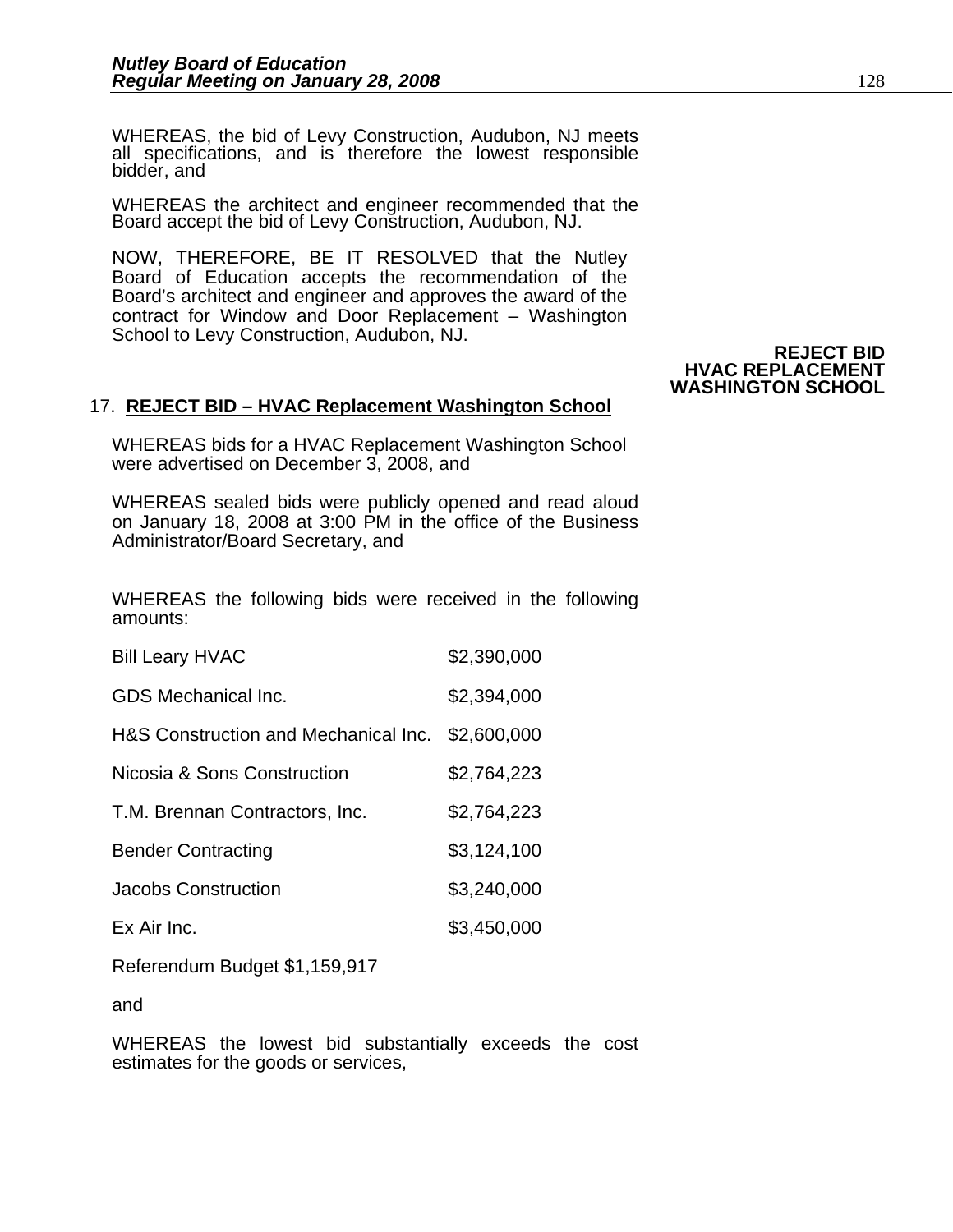NOW THEREFORE BE IT RESOLVED that the Board of Education rejects the bids received according to 18A:18A-22 which states that a board of education may reject all bids if the lowest bid substantially exceeds the cost estimates for the goods or services.

 **APPROVAL OF NUTLEY MODERNIZATION & MAINTENANCE PROGRAM & BUSINESS PLAN CONCEPT**

 **REMOVED FROM AGENDA** 

#### 18. **APPROVAL OF NUTLEY SCHOOL DISTRICT STRATEGIC MODERNIZATION AND MAINTENANCE OPERATIONAL PROGRAM AND BUSINESS PLAN CONCEPT**

BE IT RESOLVED that the Board of Education approves the adoption of the "Nutley School District Strategic Modernization and Maintenance Operational Program and Business Plan Concept" on file in the Business Office (Appendix H).

#### 19. **INVESTMENT ADVISORY SERVICES**

BE IT RESOLVED that the Board of Education received requests for proposals on December 20, 2007 from the following companies:

Commerce Bancorp, Inc. Acacia Financial Group Sovereign Advisors (AXA) MBIA Asset Management Morgan Stanley

BE IT FURTHER RESOLVED that the Board of Education approves Commerce Bankcorp, Inc. to provide investment advisory services and arbitrage services as outlined in their proposal for the funds for the \$38,500,000 referendum.

#### 20. **ACCEPTANCE OF DONATION**

Trustee Del Tufo moved, and Trustee Kuchta seconded, the following resolution. Upon being put to a roll call vote the resolution was approved.

BE IT RESOLVED that the Board of Education approves the acceptance of a donation of \$15.00 for the Sport-A-Cut fundraiser.

#### **ACCEPTANCE OF DONATION**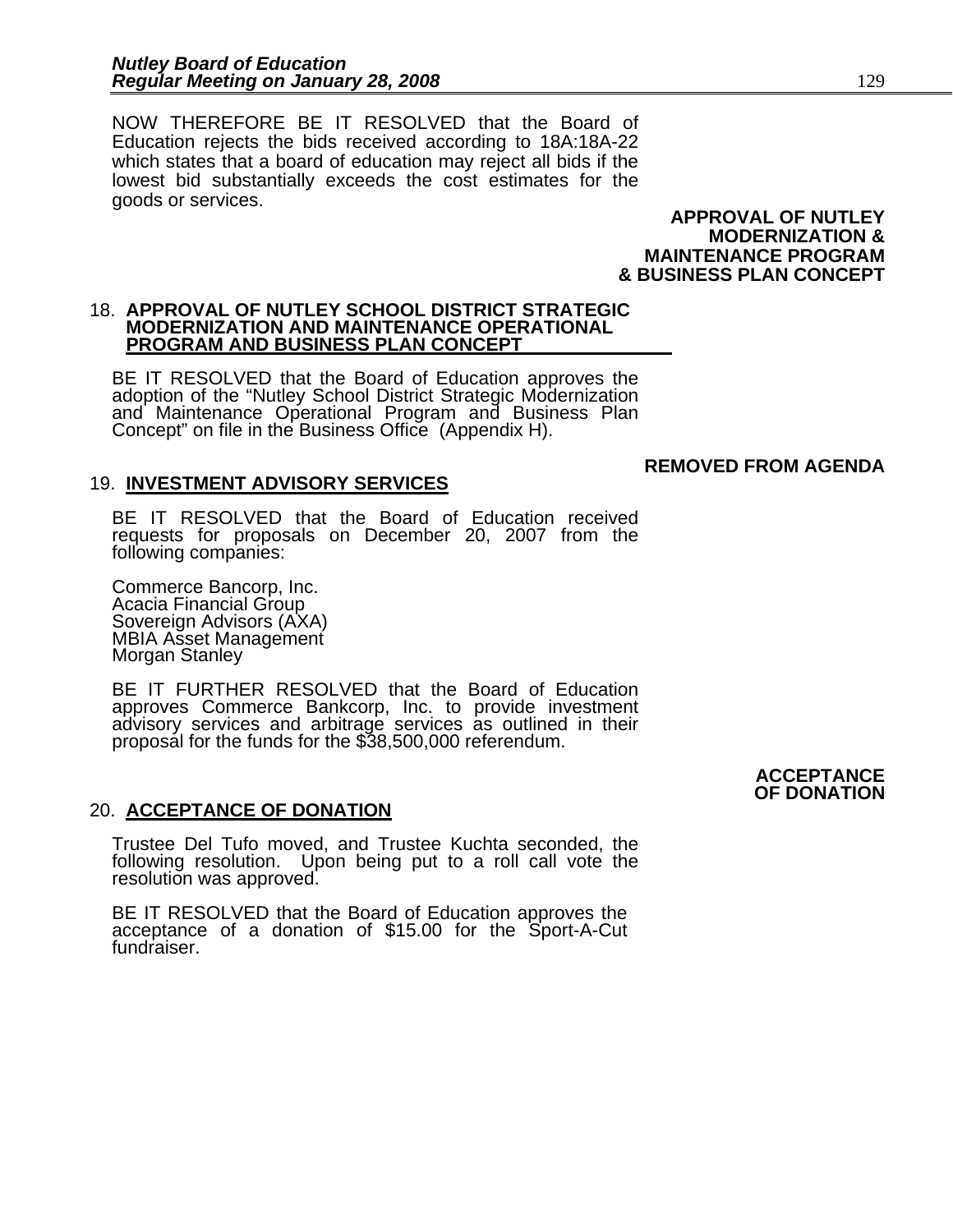**REJECT BID HVAC REPLACEMENT LINCOLN SCHOOL**

#### 21. **REJECT BID – HVAC Replacement Lincoln School**

Trustee Kuchta moved, and Trustee Moscaritola seconded, the following resolution. Upon being put to a roll call vote the resolution was approved.

WHEREAS bids for a HVAC Replacement Lincoln School were advertised on December 3, 2008, and

WHEREAS sealed bids were publicly opened and read aloud on January 25, 2008 at 3:00 PM in the office of the Business Administrator/Board Secretary, and

WHEREAS the following bids were received in the following amounts:

| T.M. Brennan Contractors, Inc.                   | \$2,997,000 |
|--------------------------------------------------|-------------|
| H&S Construction and Mechanical Inc. \$2,850,000 |             |
| Nicosia & Sons Construction                      | \$3,154,000 |
| <b>Bill Leary HVAC</b>                           | \$2,790,000 |

and

WHEREAS the lowest bid substantially exceeds the cost estimates for the goods or services,

NOW THEREFORE BE IT RESOLVED that the Board of Education rejects the bids received according to 18A:18A-22 which states that a board of education may reject all bids if the lowest bid substantially exceeds the cost estimates for the goods or services.

#### **HEARING OF CITIZENS CITIZENS**

Resident Donna Ferrara addressed the Board and asked at what meeting did the Board vote to remove the auditorium seating. She also asked who is responsible if the loan taken by FONS defaults.

She then inquired about asbestos and if there was a presence of asbestos in the floor when the seats were removed in the high school auditorium.

Mr. Nicolette answered all questions concerning asbestos safety.

# **HEARING OF**